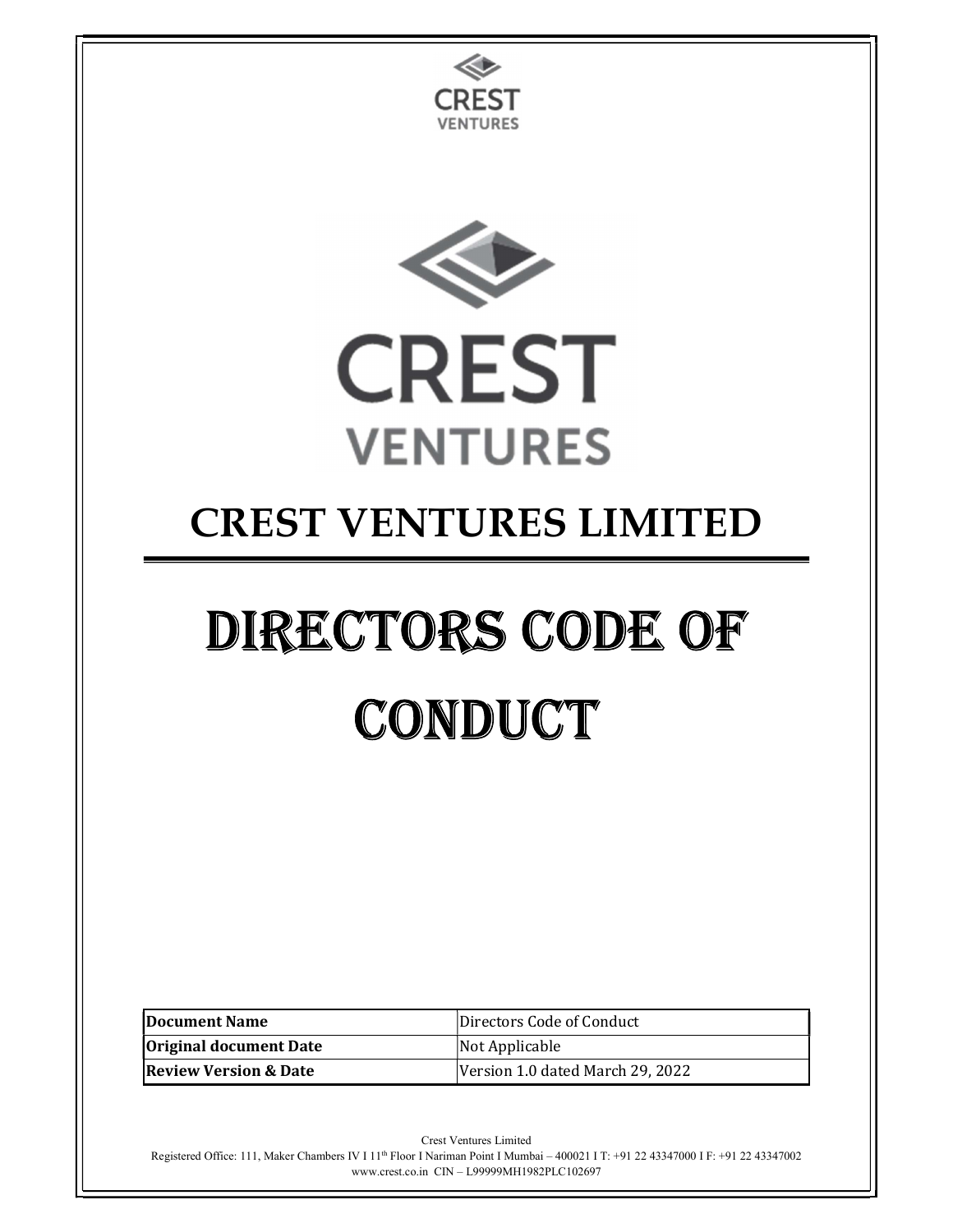

† Contents †

- 1. Preamble
- 2. Honesty and Integrity
- 3. Participation
- 4. Conflict of Interest
- 5. Corporate Opportunities
- 6. Compliance
- 7. Other Directorships
- 8. Confidentiality of Information
- 9. Insider Trading
- 10. Gift and Donations
- 11. Protection of Assets
- 12. Amendments, Modification and Waivers
- 13. Periodic Review
- 14. Acknowledgement

Crest Ventures Limited Registered Office: 111, Maker Chambers IV I 11th Floor I Nariman Point I Mumbai – 400021 I T: +91 22 43347000 I F: +91 22 43347002 www.crest.co.in CIN – L99999MH1982PLC102697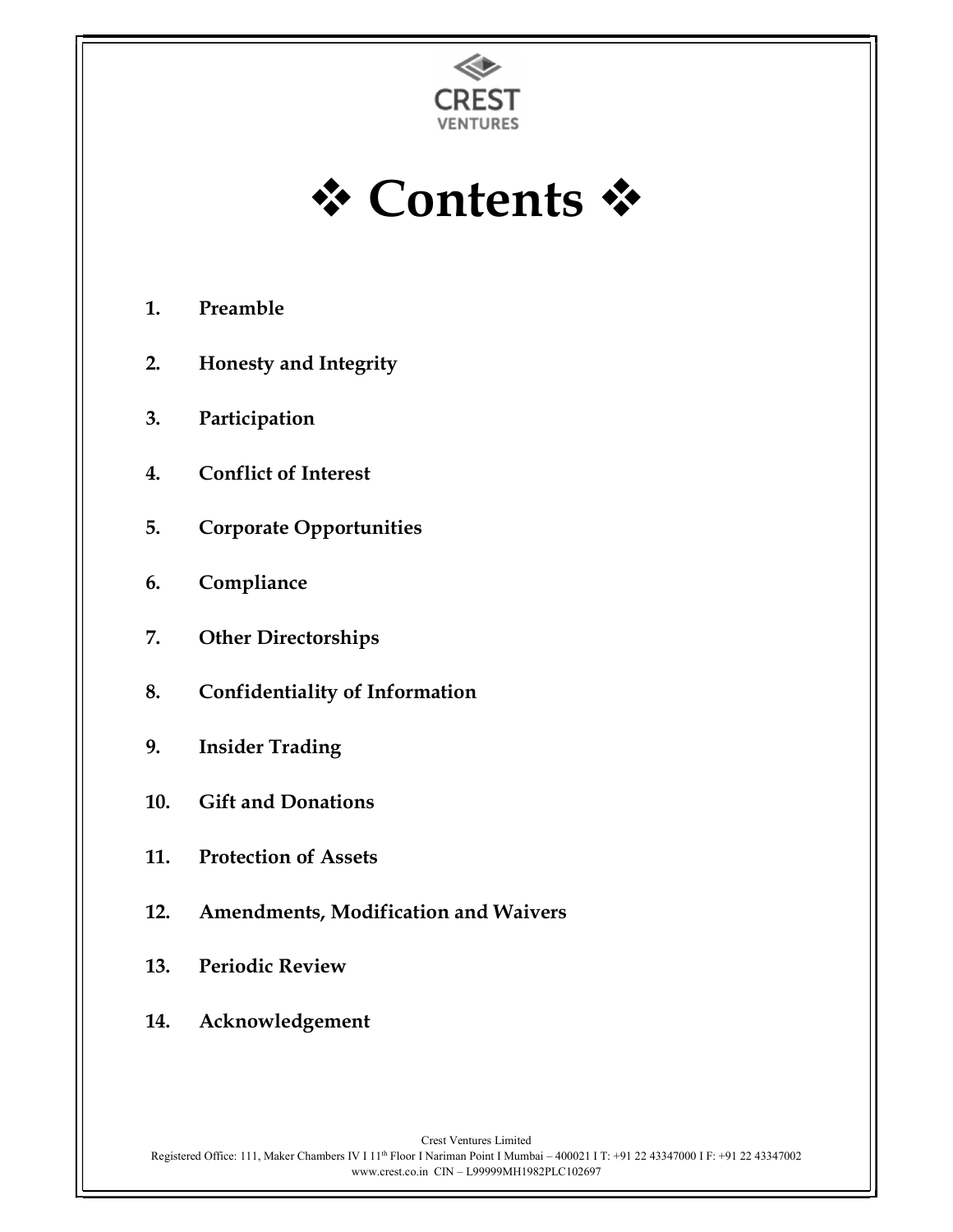

# DIRECTORS CODE OF CONDUCT

## 1. PREAMBLE:

All Directors must act within the bounds of the authority conferred upon them and with a duty to take informed decisions and create policies in the best interests of the Company and its shareholders/stakeholders. The Code of Conduct is prepared considering that the Company has been handed over by the various stakeholders in trust and the Board of Directors are the trustees of these stakeholders and owe a responsibility to ensure that the organization is managed in a manner that protects and further the interest of our stakeholders. Adoption of this Code of Conduct will send a strong message regarding the importance of ethical conduct at Crest Ventures Limited ("CVL") and the protection of investors' interests. This Code is also formulated in accordance with the requirements of the Listing Agreements of the Stock Exchanges, as well as our own vision of good governance. With a view to maintain the high standards that the Company requires, the following rules/code of conduct should be observed in all activities in respect of the Company.

## 2. HONESTY AND INTEGRITY:

All Directors shall conduct their activities, on behalf of the Company and on their personal behalf, with honesty, integrity and fairness. They shall act in good faith, responsibly, with due care, competence and diligence, without allowing their independent judgment to be subordinated. They shall act in the best interests of the Company and fulfill their fiduciary obligations and responsibilities.

# 3. PARTICIPATION:

The Director shall demonstrate their commitment to the Company by participating in Board and Committee Meetings through high levels of attendance. They shall prepare themselves for all meetings and shall make positive contributions to the discussion and the decision making process.

# 4. CONFLICT OF INTEREST:

The term "Conflict of Interest" pertains to situations in which personal financial or other consideration(s) may compromise, or have the appearance of compromising the professional judgement of Directors/ Management personnel. A Conflict of Interest exists where the interests or benefits of Directors/Management Personnel or of people or entities related to them conflicts with the interests or benefits of the Company.

a. The Director shall endeavour to avoid having his or her private interests therefore, or appear to interfere, with the interests of the Company or his or her ability to perform his or her duties and responsibilities objectively and effectively.

Crest Ventures Limited Registered Office: 111, Maker Chambers IV I 11th Floor I Nariman Point I Mumbai – 400021 I T: +91 22 43347000 I F: +91 22 43347002 www.crest.co.in CIN – L99999MH1982PLC102697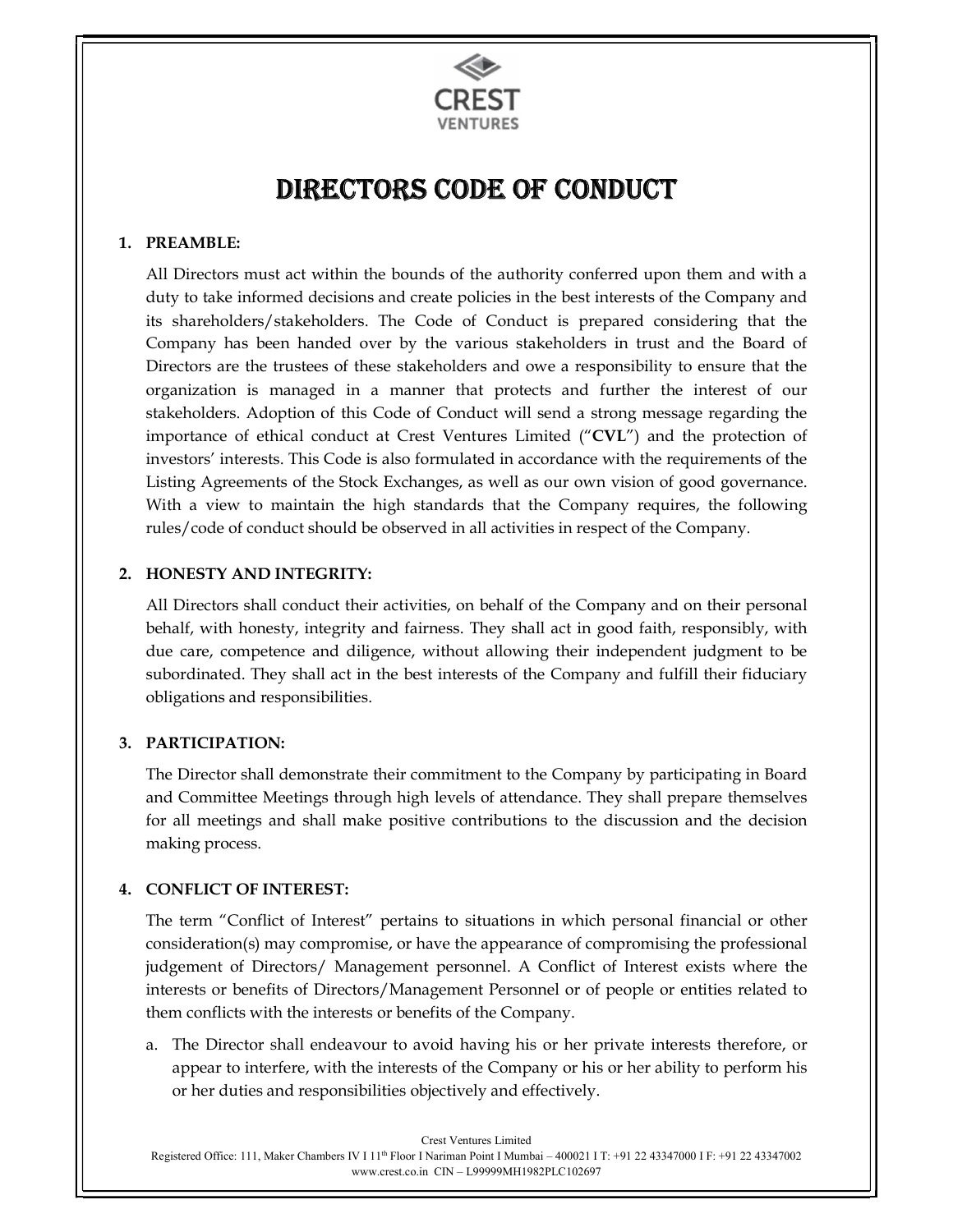

- b. The Director shall avoid receiving, or permitting members of their immediate family to receive, improper personal benefits from the Company.
- c. The Director shall make full disclosure to the entire Board of any transaction or relationship that the Director reasonably expects could give rise to an actual or apparent conflict of interests with the Company and seek the Board's authorization to pursue such transaction or relationship.
- d. The Director is expected to avoid situation in which his/her personal interest could conflict with the interest of the Company. In the event, when any such conflict of interest arises in the course of the business, the same may be reported to the Board for their approval.

#### 5. CORPORATE OPPORTUNITIES:

- a. In carrying out their duties and responsibilities, Directors shall avoid making use of corporate opportunities for themselves, that are discovered through the use their position as Director for personal gain or competing with the Company.
- b. If the Director reasonably believes that a contemplated transaction might be a corporate opportunity or a competitive transaction, the Director shall make full disclosure to the entire Board and seek its authorization to pursue such transaction.

#### 6. COMPLIANCE:

The Directors are required to comply with all the applicable laws, rules and regulations, both in letter and in spirit. In order to assist the Company in promoting lawful and ethical behaviour, the Directors must report any possible violation of laws, rules, regulations or the code of conduct to the Board of Directors.

#### 7. OTHER DIRECTORSHIPS:

The Directors must disclose their Directorship, Committee membership on the Board of other Companies and substantial shareholding in other Companies to the Board on an annual basis.

#### 8. CONFIDENTIALITY OF INFORMATION:

Any information concerning the Company's business, its customers, suppliers, etc., which is not in the public domain and to which the Directors have access or possesses such information, must be considered confidential and held in confidence, unless authorized to do so and when disclosure is required under any law. No Director shall provide any information either formally or informally, to the press or any other publicity media, unless specially authorized. However the Managing Director does not require any specific consent.